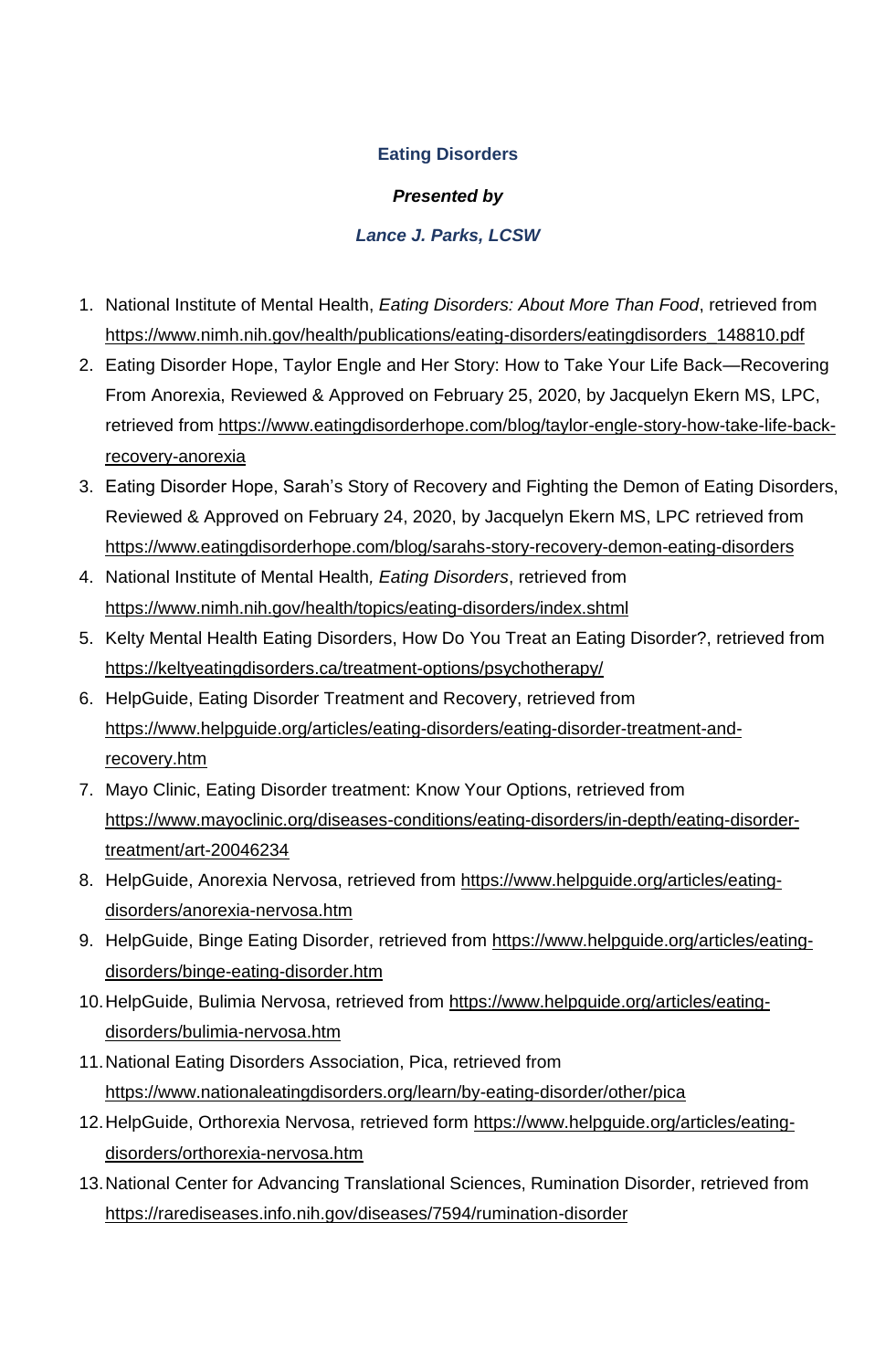- 14.National Eating Disorders Association, Laxative Abuse, retrieved from <https://www.nationaleatingdisorders.org/learn/general-information/laxative-abuse>
- 15.National Eating Disorders Association, Compulsive Exercise, retrieved from <https://www.nationaleatingdisorders.org/learn/general-information/compulsive-exercise>
- 16.HelpGuide, Eating Disorder Treatment and Recovery, last updated September 2020, retrieved from [https://www.helpguide.org/articles/eating-disorders/eating-disorder-treatment-and](https://www.helpguide.org/articles/eating-disorders/eating-disorder-treatment-and-recovery.htm)[recovery.htm](https://www.helpguide.org/articles/eating-disorders/eating-disorder-treatment-and-recovery.htm)
- 17.HelpGuide, Helping Someone with an Eating Disorder, last updated September 2020, retrieved from [https://www.helpguide.org/articles/eating-disorders/helping-someone-with-an-eating](https://www.helpguide.org/articles/eating-disorders/helping-someone-with-an-eating-disorder.htm)[disorder.htm](https://www.helpguide.org/articles/eating-disorders/helping-someone-with-an-eating-disorder.htm)
- 18[.https://www.helpguide.org/articles/diets/emotional-eating.htm](https://www.helpguide.org/articles/diets/emotional-eating.htm)
- 19.National Eating Disorders Association, Other Specified Feeding or Eating Disorder, retrieved from<https://www.nationaleatingdisorders.org/learn/by-eating-disorder/osfed>
- 20.National Eating Disorders Association, Avoidant Restrictive Food Intake Disorder (ARFID), retrieved from<https://www.nationaleatingdisorders.org/learn/by-eating-disorder/arfid>
- 21.National Eating Disorders Association*, Not Always As It Appears: Living with ARFID*, retrieved from<https://www.nationaleatingdisorders.org/blog/living-with-ARFID-recovery-story>
- 22.National Eating Disorders Association, *What Exactly is ARFID?* Retrieved from <https://www.nationaleatingdisorders.org/blog/what-exactly-arfid>
- 23.National Eating Disorders Association, Unspecified Feeding or Eating Disorder, retrieved from <https://www.nationaleatingdisorders.org/unspecified-feeding-or-eating-disorder>
- 24.National Eating Disorders Association, *Common Health Consequences of Eating Disorders*, retrieved from<https://www.nationaleatingdisorders.org/health-consequences>
- 25.National Eating Disorders Association, *Anxiety, Depression, & Obsessive Compulsive Disorder*, retrieved from [https://www.nationaleatingdisorders.org/anxiety-depression](https://www.nationaleatingdisorders.org/anxiety-depression-obsessive-compulsive-disorder)[obsessive-compulsive-disorder](https://www.nationaleatingdisorders.org/anxiety-depression-obsessive-compulsive-disorder)
- 26.National Eating Disorders Association, Diabulimia, retrieved from <https://www.nationaleatingdisorders.org/diabulimia-5>
- 27.National Eating Disorders Association, *Pregnancy and Eating Disorders*, retrieved from <https://www.nationaleatingdisorders.org/pregnancy-and-eating-disorders>
- 28.National Eating Disorders Association, Substance Abuse and Eating Disorders, retrieved from <https://www.nationaleatingdisorders.org/substance-abuse-and-eating-disorders>
- 29.National Eating Disorders Association, *Understanding Stages of Change in the Recovery Process*, retrieved from<https://www.nationaleatingdisorders.org/stages-recovery>
- 30.National Eating Disorders Association, *Warning Signs and Symptoms,* retrieved from <https://www.nationaleatingdisorders.org/warning-signs-and-s>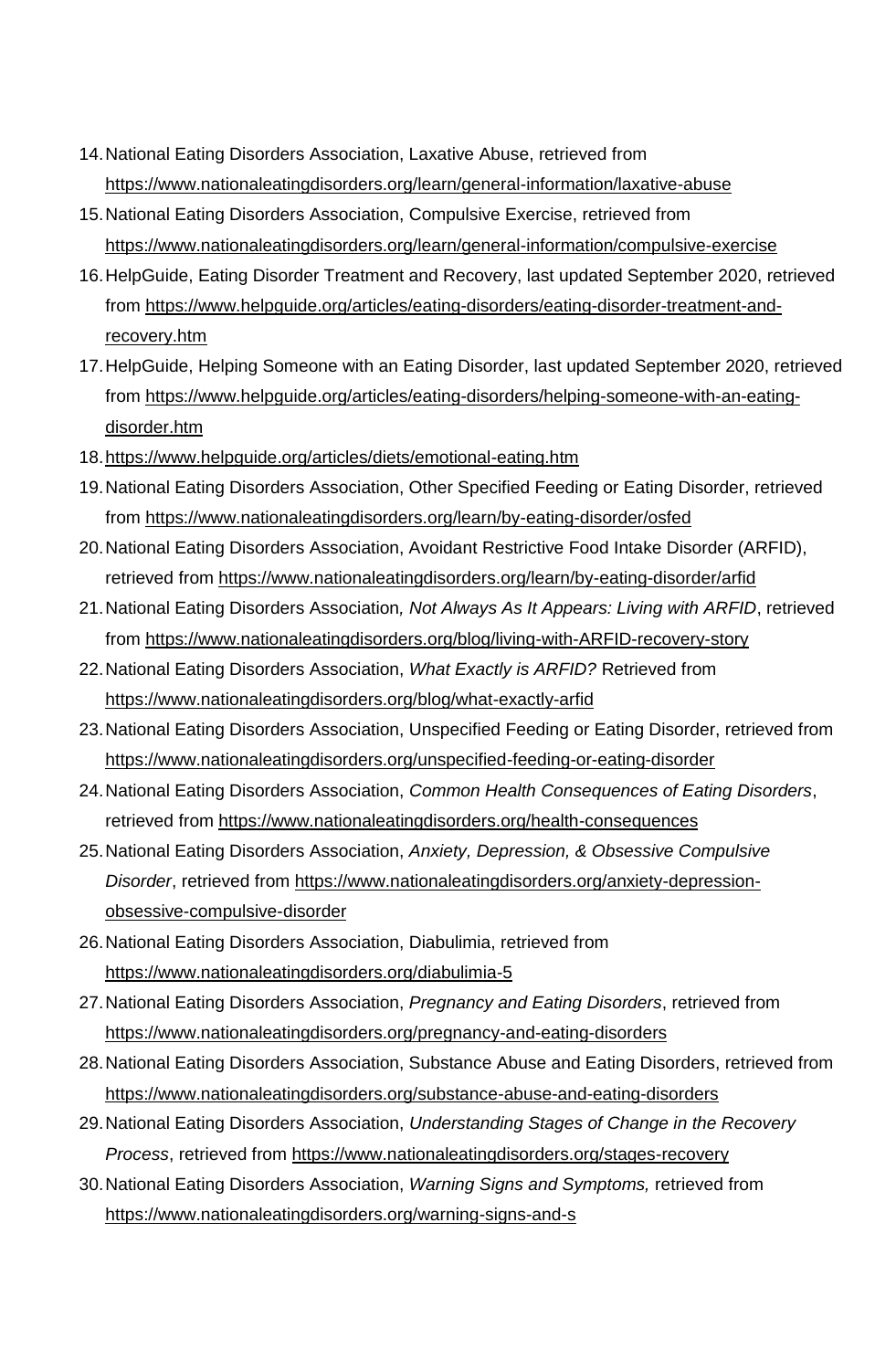- 31.National Eating Disorders Association*, Identity & Eating Disorders*, retrieved from https://www.nationaleatingdisorders.org/identity-eating-disorders
- 32.National Eating Disorders Association, Eating Disorders & Athletes, retrieved from https://www.nationaleatingdisorders.org/eating-disorders-athletes
- 33.National Eating Disorders Association, Disability Community, retrieved from National Eating Disorders Association, Eating Disorders & Athletes, retrieved from <https://www.nationaleatingdisorders.org/disability-community>
- 34.National Eating Disorders Association, Eating Disorders in the Jewish Community, retrieved from https://www.nationaleatingdisorders.org/eating-disorders-jewish-community
- 35.National Eating Disorders Association*, Eating Disorders in LGBTQ= Populations*, retrieved from<https://www.nationaleatingdisorders.org/learn/general-information/lgbtq>
- 36.National Eating Disorders Association, Eating Disorders in Men & Boys, retrieved from <https://www.nationaleatingdisorders.org/learn/general-information/research-on-males>
- 37.National Eating Disorders Association, Eating Disorders in Mid-Life & Beyond, retrieved from <https://www.nationaleatingdisorders.org/eating-disorders-mid-life-beyond>
- 38.National Eating Disorders Association, People of Color and Eating Disorders, retrieved from https://www.nationaleatingdisorders.org/people-color-and-eating-disorders
- 39.National Eating Disorders Association, *Size Diversity & Health At Every Size*, retrieved from <https://www.nationaleatingdisorders.org/size-diversity-health-every-size>
- 40.National Eating Disorders Association*, Risk Factors*, retrieved from <https://www.nationaleatingdisorders.org/risk-factors>
- 41.National Eating Disorders Association, *Body Image & Eating Disorders*, retrieved from https://www.nationaleatingdisorders.org/body-image-eating-disorders
- 42.National Eating Disorders Association*, 10 Steps to Positive Body Image*, retrieved from <https://www.nationaleatingdisorders.org/learn/general-information/ten-steps>
- 43.National Eating Disorders Association, *Developing & Modeling Positive Body Image*, retrieved from [https://www.nationaleatingdisorders.org/learn/general-information/developing-positive](https://www.nationaleatingdisorders.org/learn/general-information/developing-positive-body-img)[body-img](https://www.nationaleatingdisorders.org/learn/general-information/developing-positive-body-img)
- 44.National Eating Disorders Association, Every body is Different, retrieved from <https://www.nationaleatingdisorders.org/every-body-different>
- 45.National Eating Disorders Association, *Media & Eating Disorders* ,retrieved from <https://www.nationaleatingdisorders.org/media-eating-disorders>
- 46.National Eating Disorders Association, *Weight Stigma*, retrieved from <https://www.nationaleatingdisorders.org/weight-stigma>